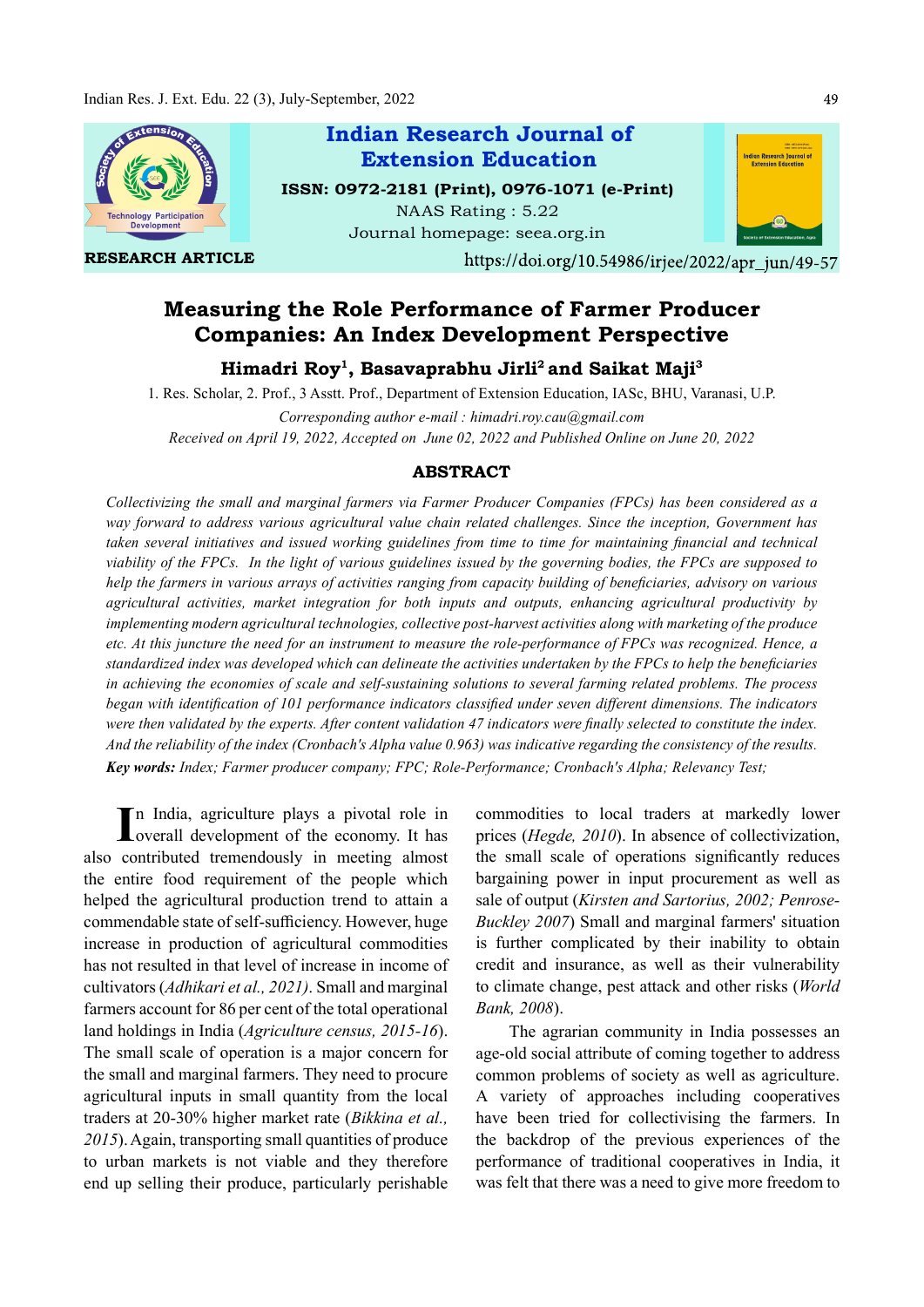farmers' organizations to operate as business entities in a competitive market. This led to the formation of Producer Companies with the amendment of Section 581 of the Companies Act, 1956 as per the recommendations of Y K Alagh Committee. The Companies (Amendment) Act 2002 came into effect from February 2003 onwards and the Farmer Producer Companies (FPCs) emerged as potential driving force for social advancement and empowerment of the farmers (Alag, 2007). Farmer Producer Companies (FPCs) refer to independent, nongovernmental, membership-based rural organizations of part or fulltime self-employed smallholders and family farmers, pastoralists, artisanal fishers, landless people, women, small entrepreneurs and indigenous peoples (FAO-ILO, 2014). These originations are characterized by formal, autonomous, outward oriented organizations and can be regarded as a hybrid between private companies and co-operatives (Trebbin, 2014). Producer Organizations are thus expected to be nonpolitical organizations that provide business services to smallholder farmer members and are based on the principle of self-sufficiency (Onumah et al., 2007).

The prime aim of forming the FPCs is to act as an interface between the farmers and the outside world by providing both the forward and backward linkages along with several activities in the value chain starting from input procurement to selling of the final produce. It may include several arrays of activities like bulk procurement of raw materials, dissemination of production technology, market information dissemination, facilitating finance for production purpose, aggregation and storage of member's produce, primary processing activities like cleaning, drying and grading, proper value addition activities, packaging,

Indian Res. J. Ext. Edu. 22 (3), July-September, 2022

labelling and brand building, marketing of the final produce, export etc. Thus, FPCs are expected to perform a number of diverse activities for the upliftment of member farmers. In this backdrop, an effort was made to develop a suitable index for measuring the Role-Performance of the FPCs covering all different possible dimensions, as a part of broader research on FPCs.

### METHODOLGY

This particular segment focused on procedural steps needed to achieve the research objective to develop the FPC's Role Performance Index (FRPI).

Defining the construct : Construct is a concept with added meaning deliberately adopted for specific scientific purpose (Kerlinger, 1973). Here construct is 'Role-Performance of FPC'. The term 'Role" implies to the duty, task or work associated with a certain position and 'Performance' indicates the act of performing, executing and accomplishment with efficiency and effectiveness. Davis (1949) conceptualized Role-Performance as "how an individual actually performs in a given position as distinct from as to how he is supposed to perform. Under present study the construct Role-Performance of the FPCs was operationalized as various activities performed and production related services provided by the FPCs to the members in efficient way for their overall welfare.

Identification of various dimensions of the construct: FPC is basically conceived to help its members in the ease of doing agriculture. The FPC can contribute in any manner deemed fit to support the members in reducing the costs of cultivation, to get the best and latest technology in affordable terms and to aggregate their produce, process and sell in a remunerative market.

| Operational definition of the dimensions of the construct |                                                                                                                                                                                                                                                             |  |  |  |  |
|-----------------------------------------------------------|-------------------------------------------------------------------------------------------------------------------------------------------------------------------------------------------------------------------------------------------------------------|--|--|--|--|
| Dimension                                                 | <b>Operational Definition</b>                                                                                                                                                                                                                               |  |  |  |  |
| Social Mobilization                                       | A mechanism of mobilizing the members to organize into FPC for collective improvement of their<br>own social and economic condition.                                                                                                                        |  |  |  |  |
| Capacity Building                                         | Interventions of FPC for developing and strengthening the strategic, organizational management<br>skills and knowledge level of the members on agriculture and allied activities.                                                                           |  |  |  |  |
| <b>Production Support</b>                                 | Activities for supporting the members in primary production activities ranging from quality input<br>(seed, fertilizer, animal feed etc.) supply along with advisory on production process aiming at<br>reduction in cost of production process.            |  |  |  |  |
| <b>Marketing Support</b>                                  | Collective marketing strategies like bulk procurement of produce, storage, grading, processing,<br>labelling, value addition, packaging, transportation etc. to protect the members from distress sale,<br>price fluctuation, high transportation cost etc. |  |  |  |  |
| <b>Technical Support</b>                                  | Various agriculture related advisories and consultancy services, linkage with various organizations,<br>infrastructure facilities like custom hiring services, processing of agricultural produce, storage<br>facilities etc.                               |  |  |  |  |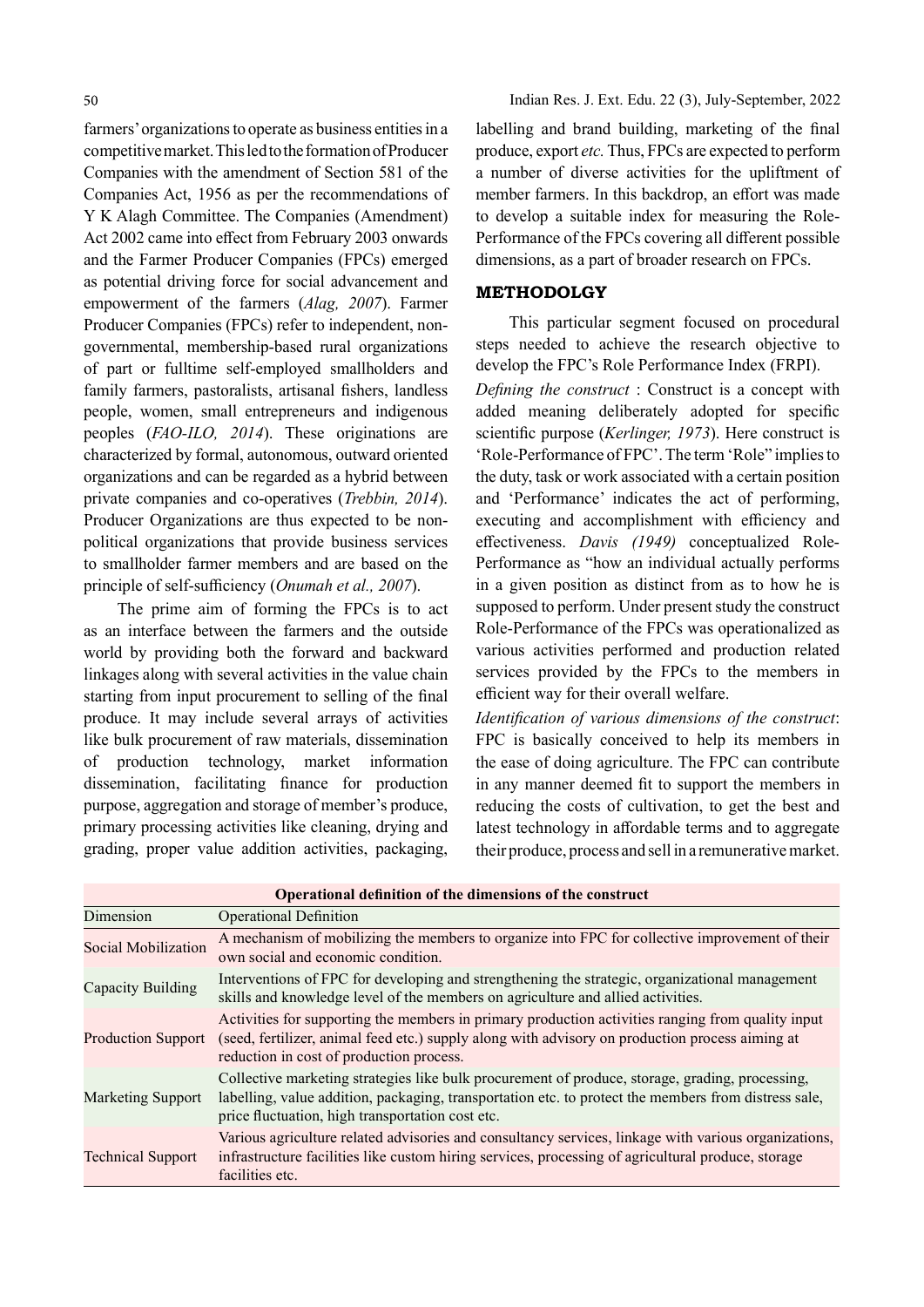Indian Res. J. Ext. Edu. 22 (3), July-September, 2022

Considering the wide range of activities performed<br>and Services provided by the FPC to the members the<br> $MPS = Maximum$  Possible Scores<br> $MPS = Maximum$  Possible Scores<br> $MPS = Maximum$  Possible Scores and services provided by the FPC to the members the present construct 'Role-Performance of the FPC' was measured in seven different dimensions namely, Social  $MRS = \frac{Sum of total weightage of all indicator  
Total No. of judges * Total No. of indicate$ Mobilization, Capacity building, Production Support, Marketing Support, Technical support, Financial Support and Legal Compliances.

Initial selection and editing of suitable indicators within different dimensions of the construct  $: A$  number of indicators under each dimension of the construct were collected from literatures viz. magazines, published reports, research papers, review articles, related manuals and web resources. Personal discussions were also held with the domain experts, directors of the FPCs to finalize the indicators.

A total of 101 indicators were framed under seven different dimensions of the construct (Table 1). The indicators were further edited according to the fourteen criteria given by Edward (1957).

Selection of indicators for FPC's Role-Performance Index under different dimensions after Relevancy test (Content validation) : All the collected statements or indicators (Table 1) under seven dimensions may not be equally relevant to measure the Role-Performance of FPC. So, these indicators were subjected to undergo the scrutiny of the experts to determine their extent of relevancy for establishing the content validity and their screening for final inclusion in the index. The experts were scientists, researchers, professionals of relevant domain from various Agricultural Universities and Institutes, Govt. departments, NGOs etc. For the critical evaluation, 101 indicators were sent to 100 judges along with necessary instructions. The judges were requested to indicate the degree of relevancy of each indicator on a three-point continuum viz., Most relevant, relevant, and irrelevant with scores 3, 2, and 1, respectively. Out of 100, only 53 judges responded in give time span, out of which 7 incomplete and ambiguous responses were rejected. Finally, the scores given by 47 judges were considered for computing the Relevancy Weightage (RW) and Mean Relevancy Score (MRS) and Overall Mean Relevancy Score (OMRS) of all the indicators by using the following formulas:

$$
RW = \frac{(MRR * 3) + (RR * 2) + (LRR * 1)}{MPS}
$$

Where, MRR= Most Relevant Response RR= Relevant Response LRR = Least Relevant Response Where,

MRS=Mean Relevancy Score MRR= Most Relevant Response RR= Relevant Response LRR = Least Relevant Response.

By using these three formulae the indicators were screened for their relevancy. Accordingly, the statements having Relevancy Weightage (RW) greater than 0.85 and Mean Relevancy Score (MRS) greater or equal to Overall Mean Relevancy Score (OMRS) *i.e.* 2.55 were considered for final selection of indicators or statements (Madhu et al., 2021). With the help of this process, in the first stage out of  $101$ indicators total 47 indicators were sorted which were further rewritten and modified as per the suggestions given by experts (Table 1).

Determination of Index Values : It is required to assign specific weights (Index Values) to each dimension of the FRPI based on their perceived significance. The index values were determined by using Guilford's (1954) Normalised Rank Order Method. The method has the distinct feature that it can be used with any number of variables and does not require a large number of judges. Following steps were followed to determine the values.

Judges' rating to the dimensions of the construct : In this method the judges ranked seven dimensions of FRPI according to their perceived importance in determining various role of the FPC in benefitting the members.

The rankings were obtained from same judges who contributed in establishment of content validity of the construct. Judges were asked to rank all the seven dimensions of FPC's Role-Performance Index from 1 to 7, where 1 represents the most important dimension and 7 represents the least important dimension of the Index. Out of 100 judges, 40 judges submitted the ranking properly and those were found suitable after careful examination for further analysis. The rankings given by all 40 judges were summarized and presented in Table 2.

Calculation of proportions : Proportions (P value) for each dimension was worked out form the judges' ranking by using following formulae.

$$
p=\frac{Ri-.05}{n}\times 100
$$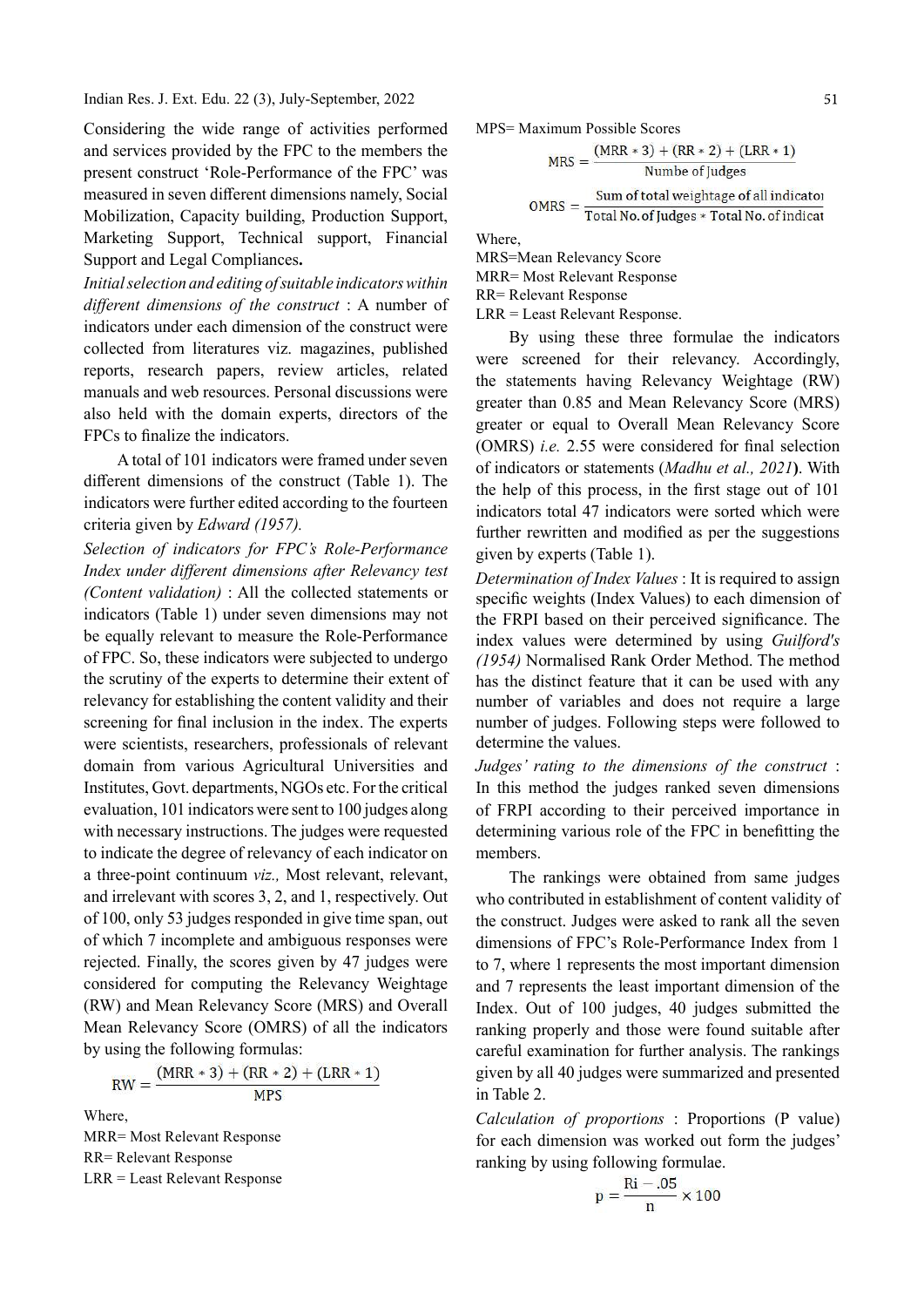| Table 1. List of preliminarily identified indicators and computed RW and MRS after expert judgments |      |            |
|-----------------------------------------------------------------------------------------------------|------|------------|
| Indicators                                                                                          | RW   | <b>MRS</b> |
| Social Mobilization                                                                                 |      |            |
| Collectivizes the member in a common platform*                                                      | 0.89 | 2.66       |
| Promotion of balanced social composition in FPC.                                                    | 0.83 | 2.49       |
| Motivates the members for participating in various production and business-related activities*      | 0.91 | 2.74       |
| Functional contact of members along with the FPG representatives and BODs of FPC.                   | 0.82 | 2.45       |
| Organises regular meeting among the members*                                                        | 0.89 | 2.66       |
| Mobilization of common resources among the members to benefit them*                                 | 0.89 | 2.66       |
| Systematically approach other non-members to join the FPC to explore various benefits*              | 0.85 | 2.55       |
| Coordination, mutual assistance and mutuality among the members to achieve common goals.            | 0.86 | 2.54       |
| Problems of each member are being discussed in a common platform and being solved.                  | 0.84 | 2.51       |
| Empower the small-scale farmers to ensure the participation in FPC                                  | 0.84 | 2.51       |
| Promotes participation of women members in mainstream agriculture and decision process*             | 0.85 | 2.55       |
| Capacity building                                                                                   |      |            |
| Organizes various Awareness program on various farming practices for the members*                   | 0.91 | 2.74       |
| Organizes trainings for members on latest agricultural practices*                                   | 0.91 | 2.72       |
| Conducts training of BODs on various managerial aspects and leadership qualities of FPC*            | 0.88 | 2.64       |
| Organizes exposure visits for the members to showcase successful FPCs.                              | 0.76 | 2.44       |
| Arranges demonstration of new agricultural practices and technologies for the members*              | 0.87 | 2.62       |
| Distribution of various literatures related to FPC among the members                                | 0.72 | 2.17       |
| Skill Development on various livelihood activities for income diversification*                      | 0.86 | 2.57       |
| Advisory support to improve market orientation of member farmers*                                   | 0.90 | 2.70       |
| Helps in building greater commitment of members towards the FPC                                     | 0.81 | 2.43       |
| Provides guidelines to the members regarding value chain management.                                | 0.82 | 2.46       |
| <b>Production Support</b>                                                                           |      |            |
| Timely input procurement for the members                                                            | 0.84 | 2.44       |
| Quality input procurement                                                                           | 0.84 | 2.54       |
| Bulk Procurement of inputs at lesser price*                                                         | 0.88 | 2.64       |
| Judicious use of quality inputs                                                                     | 0.82 | 2.47       |
| Promotes crop diversification                                                                       | 0.78 | 2.34       |
| Timely input distribution among members (Seed, Fertilizer, animal feed etc.)*                       | 0.89 | 2.68       |
| Promotes livestock farming                                                                          | 0.73 | 2.19       |
| Promotes small supplementary enterprises                                                            | 0.72 | 2.17       |
| Community irrigation facility                                                                       | 0.71 | 2.13       |
| Reduces the over-all cost of production*                                                            | 0.86 | 2.57       |
| Advisory services on standard production protocols to maintain the quality of produce*              | 0.86 | 2.57       |
| Advisory services on various production risk management                                             | 0.83 | 2.53       |
| <b>Marketing Support</b>                                                                            |      |            |
| Bulk procurement of the produce from the members*                                                   | 0.91 | 2.72       |
| Procurement of whole produce from each member for better price realization                          | 0.83 | 2.54       |
| Collection of produce from farm gate                                                                | 0.78 | 2.34       |
| Arrangement for the transportation facility for produce to the market*                              | 0.90 | 2.70       |
| Timely disbursement of information on latest market price and trend*                                | 0.92 | 2.77       |
| Channelize the produce to the mandis for direct marketing.*                                         | 0.91 | 2.74       |
| Creates one stop center for selling the product of members                                          | 0.77 | 2.52       |
| Primary processing like drying, cleaning & grading of the produce*                                  | 0.86 | 2.57       |
| Brand building, Packaging, Labeling & Standardization of the produce*                               | 0.87 | 2.62       |
| Eradication of middle man from the value chain.                                                     | 0.79 | 2.44       |
| Development of proper market linkages                                                               | 0.79 | 2.58       |
| Reduction of transportation cost of marketing                                                       | 0.84 | 2.51       |
| No arbitrary deduction in produce cost                                                              | 0.69 | 2.06       |
| Increase of total marketed output                                                                   | 0.79 | 2.38       |
| Realization of better price for the produce*                                                        | 0.87 | 2.62       |
| Reduction of market risks*                                                                          | 0.87 | 2.62       |
| Establishment of linkages with private companies or Govt. organizations for marketing*              | 0.89 | 2.68       |
| Promotes online commerce platforms like e-NAM, NCDX for trading the members produce*                | 0.88 | 2.64       |
| Ensure no distress sale by producer members                                                         | 0.85 | 2.53       |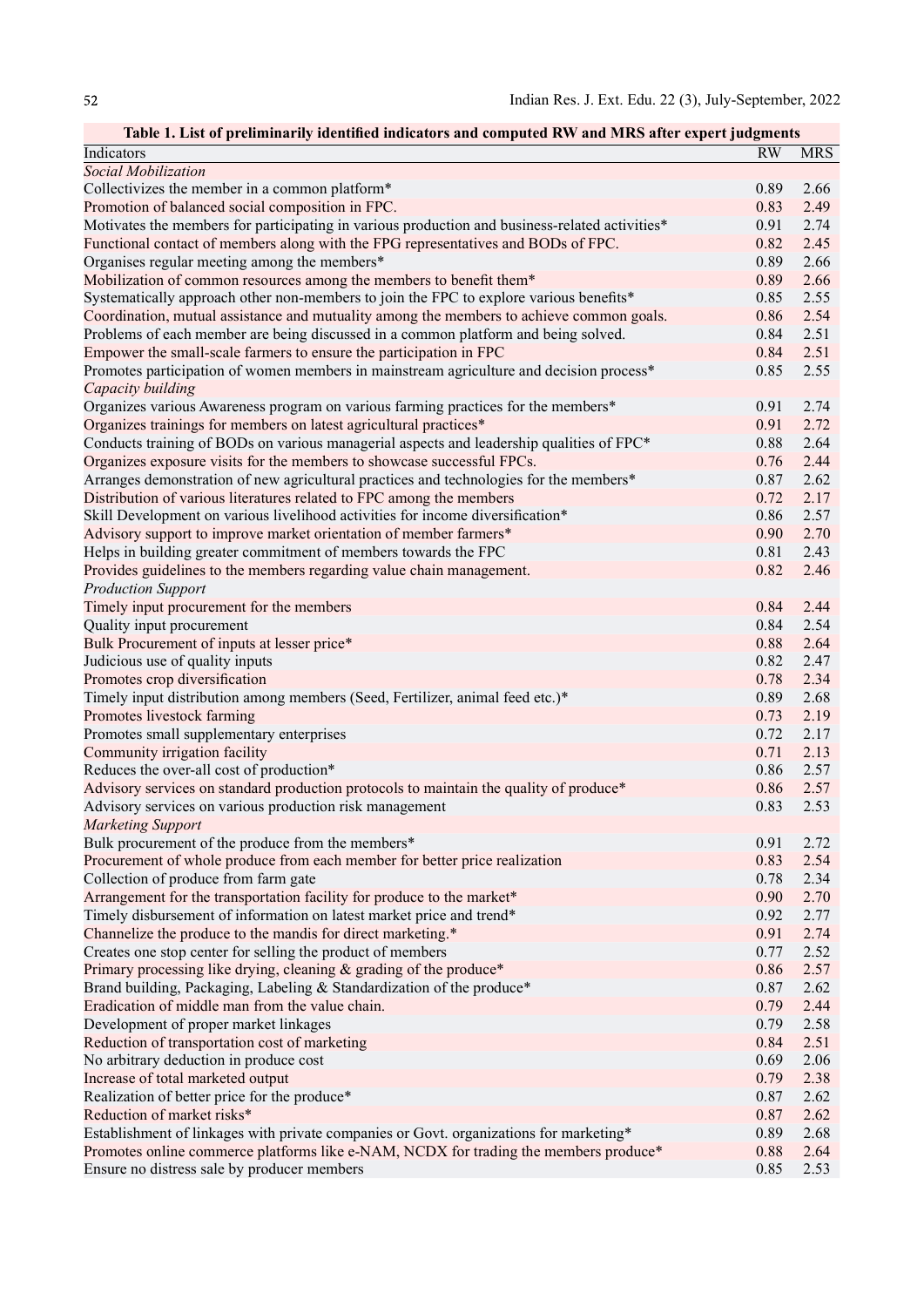| Indian Res. J. Ext. Edu. 22 (3), July-September, 2022 |  |  |  |  |  |  |  |  |
|-------------------------------------------------------|--|--|--|--|--|--|--|--|
|-------------------------------------------------------|--|--|--|--|--|--|--|--|

| Finds out and build export markets.                                                                        | 0.79      | 2.36 |
|------------------------------------------------------------------------------------------------------------|-----------|------|
| Provision of contract farming or buyback agreements with member producers                                  | 0.80      | 2.40 |
| Arrangement of acceptable and affordable packing material in bulk                                          | 0.82      | 2.54 |
| <b>Technical Support</b>                                                                                   |           |      |
| Advisories related to crop planning based on demand situation*                                             | 0.86      | 2.57 |
| Preparation of crop calendar for optimization of input use                                                 | 0.88      | 2.64 |
| Custom hiring services for agricultural implements*                                                        | 0.85      | 2.55 |
| Advisory services on crop protection*                                                                      | 0.94      | 2.81 |
| Advisory services on water and nutrient management                                                         | 0.77      | 2.30 |
| Proactive weather advisory services                                                                        | 0.69      | 2.06 |
| Maintaining linkage with line departments and agricultural institutions to avail modern technologies and   | 0.80      | 2.40 |
| expert advice                                                                                              |           |      |
| ICT based agricultural consultancy                                                                         | 0.83      | 2.54 |
| Dealership of input companies as distributor                                                               | 0.82      | 2.54 |
| Helps in liaisoning with the Government departments for convergence of various programs like soil testing, | 0.87      | 2.62 |
| micro irrigation, organic farming and seed production*                                                     |           |      |
| Soil testing based nutrient recommendation.                                                                | 0.81      | 2.43 |
| Proper storage facility for the produce of the members after bulk procurement*                             | 0.85      | 2.55 |
| Provides value addition facility*                                                                          | 0.85      | 2.55 |
| Infra-structure for food processing.                                                                       | 0.87      | 2.60 |
| Seed storage and seed processing facility                                                                  | 0.79      | 2.48 |
| Engaging in various company activities like procurement, marketing, auditing, expenditure, agri-business   | 0.82      | 2.47 |
| committee etc.                                                                                             |           |      |
| <b>Financial Support</b>                                                                                   |           |      |
| Promotion of savings habit among the members*                                                              | 0.85      | 2.55 |
| Awareness on formal credit sources                                                                         | 0.77      | 2.37 |
| Accessibility of credit facility from FPC*                                                                 | 0.86      | 2.57 |
| Immediate payment after the procurement of produce form the members*                                       | 0.89      | 2.66 |
| Credit for farm mechanization                                                                              | 0.71      | 2.37 |
| Collateral free loan disbursement among the members.                                                       | 0.74      | 2.21 |
| Provision for crop and livestock insurances for the members*                                               | 0.87      | 2.60 |
| Documentation support for availing various Govt. schemes                                                   | 0.72      | 2.23 |
| Promotes financial linkages with lending banks to ensure access the credit at reasonable interest*         | 0.89      | 2.66 |
| Harnesses the benefits of various Govt. schemes. for the welfare of members*                               | 0.85      | 2.55 |
| Allocation of funds into various developmental activities of FPC                                           | 0.83      | 2.49 |
| Preparation of bankable business plan*                                                                     | 0.85      | 2.55 |
| Mobilizes the share capital of the company*                                                                | 0.86      | 2.57 |
| <b>Legal Compliances</b>                                                                                   |           |      |
| Promotes FPGs (Farmers Producer Groups) as a building block of FPOs*                                       | 0.90 2.70 |      |
| Impartiality in election of the members as BODs of the company*                                            | 0.86      | 2.58 |
| Equal shareholding of members in the company                                                               | 0.80      | 2.40 |
| Share the patronage bonus among the active members of the company*                                         | 0.85      | 2.55 |
| Regular auditing of the company's business profile                                                         | 0.75      | 2.38 |
| Proper policy advocacy                                                                                     | 0.83      | 2.49 |
| Compliances to the regulation by the members                                                               | 0.77      | 2.37 |
| Proper policy frame work for financing FPGs according to their requirements within the ambit of FPC*       | 0.85      | 2.55 |
| Induces the members to contribute for a minimum share capital in FPC                                       | 0.84      | 2.53 |
| promotes proper maintenance of company profile, balance sheets, books etc*                                 | 0.87      | 2.59 |
| Maintenance of various records for inflow and outflow of cash in company                                   | 0.84      | 2.51 |
| Maintains the inventory of resources                                                                       | 0.82      | 2.57 |
| Proper management of common properties of the company (land, water resources, farm implements etc)*        | 0.86      | 2.57 |
| Fund management for various developmental activities                                                       | 0.80      | 2.53 |
| Rapport with financial institutions                                                                        | 0.77      | 2.40 |
| Transparency in various monetary transactions*                                                             | 0.87      | 2.60 |
| Maintain economic viability and technical feasibility of the company                                       | 0.78      | 2.42 |
|                                                                                                            |           |      |
| Overall mean relevancy score (OMRS)                                                                        | 2.55      |      |

\*Denotes indicators/statements selected for further analysis having RW>0.85 and MRS ≥ OMRS; RW=Relevancy weightage; MRS=Mean Relevancy Score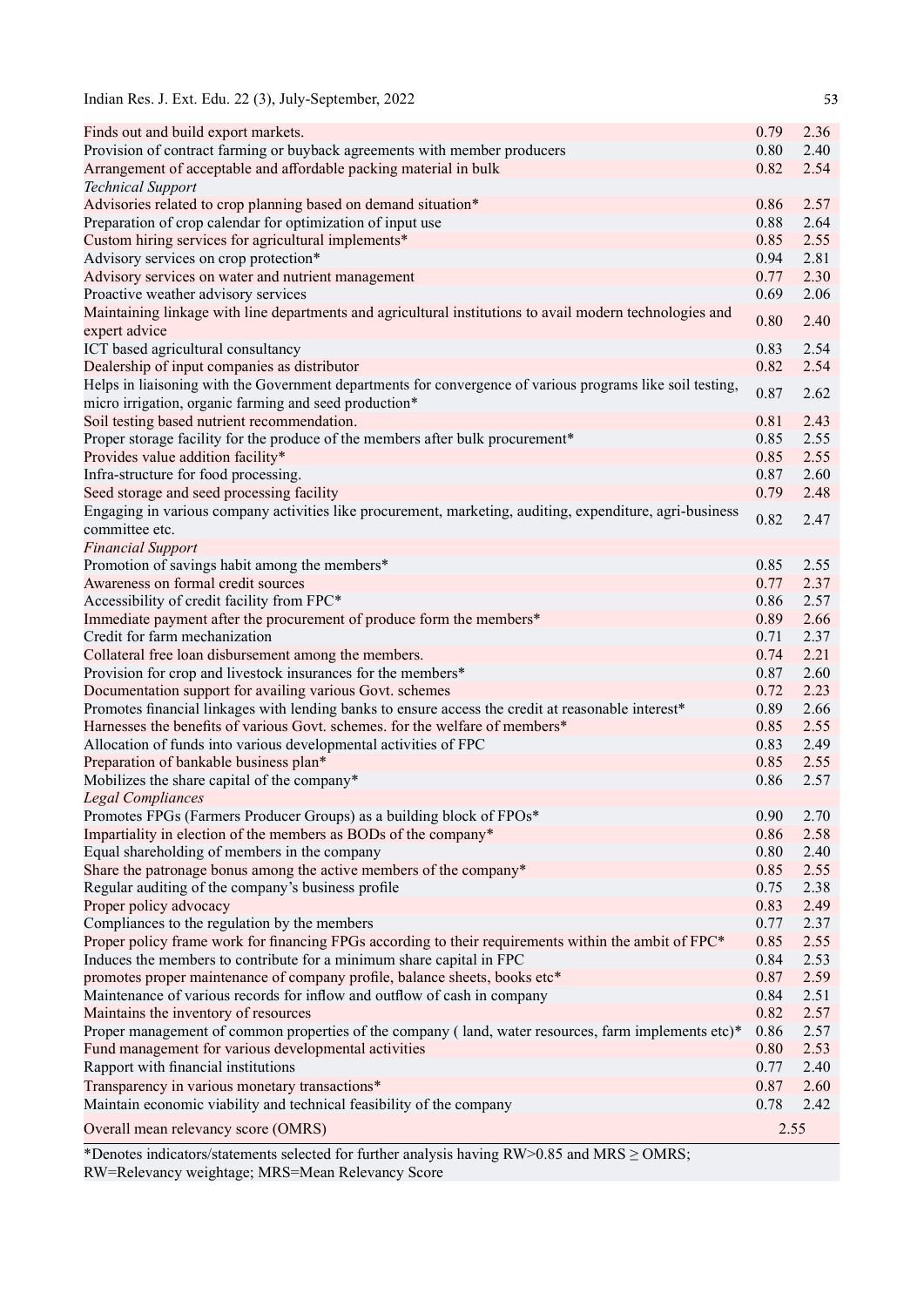54

Where,

Ri stands for the rank value of the dimension 'i' in reverse order i.e 7 to 1.

'n' denotes the number of dimensions ranked by the judges  $(here, n=7)$ 

The central area of the dimensions had to be ranked in this case. The p stands for the centile value, which represents the area of the dimensions in a normal distribution. The P values were worked out for all the ranks shown in Table 2 and the P values for all ranks ranged from the lowest 7.14 to highest 92.86.

Calculation of the C values: The correct rank orders (1 to 7) were displayed in the column  $r_i$  in Table 2. In the second column R<sub>i</sub> the reverse rank orders  $(7 \text{ to } 1)$ were given. The C values were determined for each rank from the table – M (Guilford, 1954).

Calculation of Index values for every dimensions : In the next step the  $\Sigma(f_i|C)$  values were calculated for all the dimensions of the index. This value was calculated for every dimension by multiplying it's the frequencies found for each rank i.e 1to7 with the respective C values of the respective ranks  $(r<sub>i</sub>)$ , and then summing up the products. The mean of the total  $f_{ji}$ C matrix was 5.86 (1640/280) and the mean of the C values was 5.86 (41/7). Now, to determine the index value for each dimension, the  $\Sigma(f_i, C)$  values were divided by the total number of judges i.e 40 and from the obtained results it was found that  $Mc = Ri$ . Hence, the obtained Mc values were accepted and considered

as the index values. The mean of the Mc or Rj or Rc values was 5.86. The standard deviation and standard error of the Mc values was 0.65 and 0.23, respectively. The obtained index values (Rc) were shown in Table 2 against the row Mc or Rj or Rc.

Indian Res. J. Ext. Edu. 22 (3), July-September, 2022

Computation of the Composite Index : Each dimension of FRPI contains unequal number of items so, their range of total scores will also be different. Hence, the total score of each dimension will need to be converted into unit score after collecting the data from the respondents in the study area. The following formulae will be used for the conversion with simple range and variance as given below,

$$
Uij = \frac{Yij - MinYij}{Max Yj - Min Yj}
$$

Where,

 $U_{ij} = U_{\text{init}}$  score of the i<sup>th</sup> respondents on j<sup>th</sup> dimension  $Yij =$  Value of the ith respondent on the jth dimension Max  $Yj$  = Maximum score on the j<sup>th</sup> dimension Min  $Yj$  = Minimum score on the j<sup>th</sup> dimension

The score of each dimension will be ranging from 0 to 1 i.e. when Yij is minimum, the score will be 0 and when Yij is maximum the score will be 1. Then the unit scores of each respondent will be multiplied by respective index value of each dimension and then the scores will be summed up. Then, the obtained score will be further divided by the sum of index values in order to get the FRPI score for each respondent.

|                                             |                |                |                |                  |                |                |                | Table 2. Weightage to the multators of fore performance much |        |               |                |
|---------------------------------------------|----------------|----------------|----------------|------------------|----------------|----------------|----------------|--------------------------------------------------------------|--------|---------------|----------------|
| $r_{1}$                                     | $R_{1}$        | <b>SM</b>      | CB             | <b>PS</b>        | <b>MS</b>      | <b>TS</b>      | <b>FS</b>      | LS                                                           | $\sum$ | p             | $\mathcal{C}$  |
| $\mathbf{1}$                                | 7              | 2              | 2              | 9                | 14             | 10             | 2              | 1                                                            | 40     | 92.86         | 8              |
| $\overline{2}$                              | 6              | 2              | 2              | 16               | 11             | $\overline{4}$ | 3              | 2                                                            | 40     | 78.57         | 7              |
| 3                                           | 5              | $\overline{4}$ | 6              | 9                | 6              | 6              | $\overline{7}$ | 2                                                            | 40     | 64.29         | 6              |
| $\overline{4}$                              | $\overline{4}$ | 11             | $\overline{7}$ | 3                | $\overline{4}$ | 5              | $\tau$         | 3                                                            | 40     | 50.00         | 6              |
| 5                                           | 3              | 7              | 6              | $\mathbf{1}$     | 3              | 5              | 8              | 10                                                           | 40     | 35.71         | 5              |
| 6                                           | 2              | 7              | 9              | $\boldsymbol{0}$ | 1              | 6              | 6              | 11                                                           | 40     | 21.43         | 5              |
| 7                                           | $\mathbf{1}$   | 7              | $8\,$          | $\overline{2}$   | $\mathbf{1}$   | $\overline{4}$ | 7              | 11                                                           | 40     | 7.14          | $\overline{4}$ |
| $\sum f_{ii}$                               |                | 40             | 40             | 40               | 40             | 40             | 40             | 40                                                           | 280    | 350           | 41             |
| $\sum(f_i C)$                               |                | 218            | 215            | 269              | 273            | 245            | 219            | 201                                                          | 1640   | Mean = $5.86$ |                |
| Mc or Rj or Rc<br>$(\sum$ fjiC/ $\sum$ fji) |                | 5.45           | 5.38           | 6.72             | 6.83           | 6.12           | 5.47           | 5.03                                                         | 41     | $SD = 0.65$   |                |

Table 2. Weightage to the indicators of Role performance Index

SM=Social Mobilization; CB=Capacity Building; PS=Production Support; MS=Marketing Support; TS=Technical Support; FS=Financial support; LS=Legal compliances.

 $r_i$  = Correct Rank order,  $R_i$  = Reverse rank order,  $\Sigma$  = Sum, P = Proportion, C = C values of respective ranks from Guilford's Table M,  $M_c$  = Mean Value,  $R_i$  = Response value,  $R_c$  = Index Value,  $\sigma_{\rm m}$  Standard Deviation; Standard Error for  $M_c = 0.23$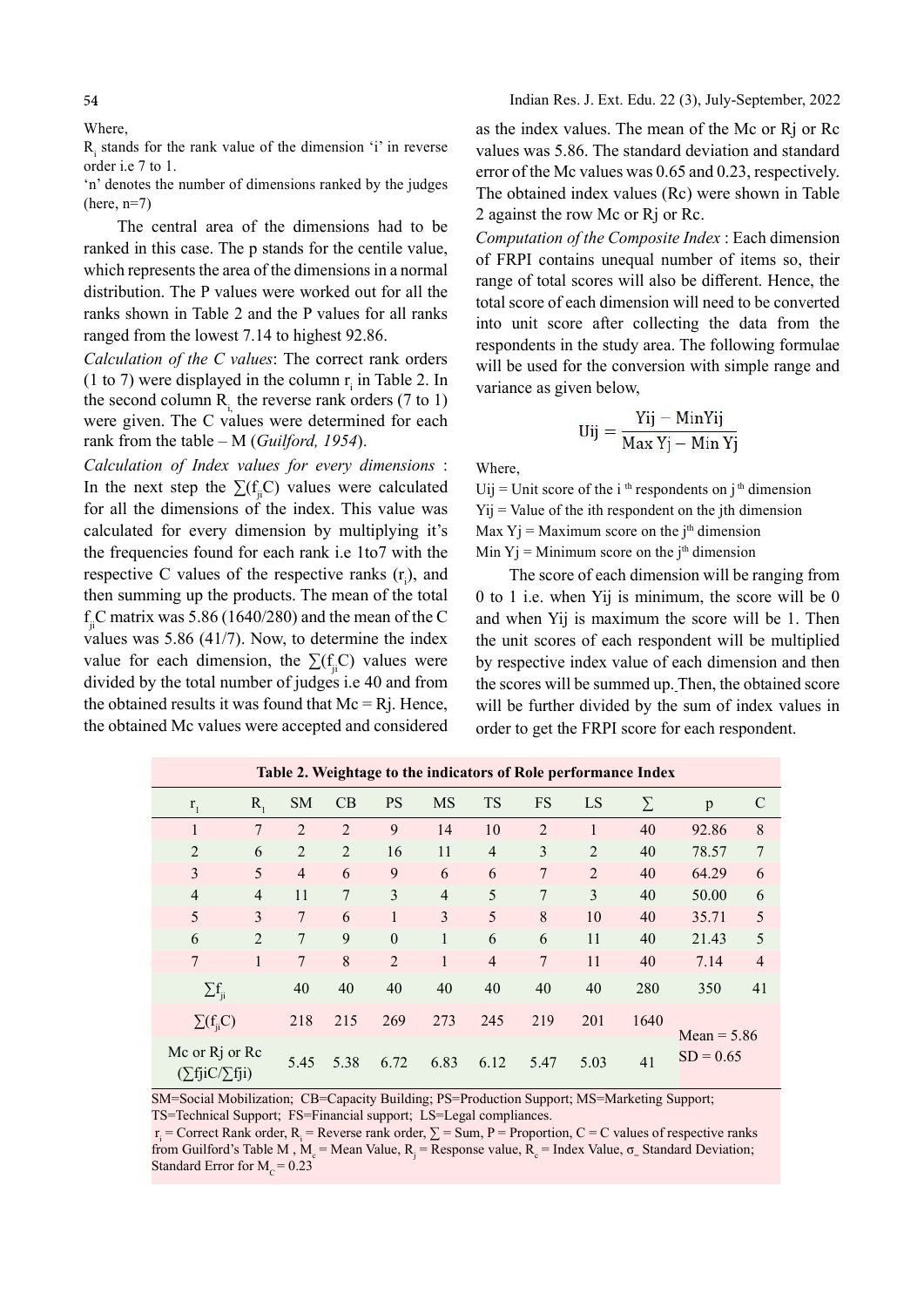Indian Res. J. Ext. Edu. 22 (3), July-September, 2022

FRPI i = 
$$
\frac{\sum \text{Uij} * \text{Ij}}{\text{Sum of Index Values}}
$$

Where,

FRPIi = FPC's Role Performance Index for ith respondent  $Uij =$  Unit score of the ith respondent on jth dimension  $Ij$  = Index value of the jth dimension

 $\Sigma$  = Sum

The status of FPC's role performance will be computed based on the total index score of all the dimensions.)

| <b>Table 3. Reliability Statistics of Role</b> |                |                    |                  |  |  |  |
|------------------------------------------------|----------------|--------------------|------------------|--|--|--|
| <b>Performance Index of FPCs</b>               |                |                    |                  |  |  |  |
|                                                | Part 1         | Value              | .931             |  |  |  |
| Cronbach's Alpha Part 2                        |                | No. of Items       | 2.4 <sup>a</sup> |  |  |  |
|                                                |                | Value              | .926             |  |  |  |
|                                                |                | No. of Items       | 2.3 <sup>b</sup> |  |  |  |
|                                                |                | Value              | 0.963            |  |  |  |
|                                                | Over all       | <b>Total Items</b> | 47               |  |  |  |
| Correlation between forms                      |                |                    |                  |  |  |  |
| Spearman-brown                                 | Equal length   | .970               |                  |  |  |  |
| coefficient                                    | Unequal length | .970               |                  |  |  |  |
| Guttman split-half coefficient<br>.968         |                |                    |                  |  |  |  |

a. The items are: i1, i3, i5, i7, i9, i11, i13, i15, i17, i19, i21, i23, i25, i27, i29, i31, i33, i35, i37, i39, i41, i43, i45, i47.

b. The items are: i2, i4, i6, i8, i10, i12, i14, i16, i18, i20, i22, i24, i26, i28, i30, i32, i34, i36, i38, i40, i42, i44, i46.

 $i_1$ = Indicator no. 1;  $i_2$ =Indicator no. 2 and so on)

Reliability test and construction of final index : It's an integral step in constructing an index. It was important to portray the indicators based on the extent to which those can differ the Good Performing FPCs with the Poor Performing FPCs. With this interest the reliability test was done for the 47 indicators/ statements which were selected after computing the content validity. For this purpose, a schedule consisting of those selected indicators was used for interviewing a sample of total 40 members from non-sampling FPCs. The responses for the selected indicators were obtained on 3-point continuum viz. always, sometimes and never with scores of 3, 2 and 1, respectively. After administrating the test, the results were analysed by using SPSS 23 and reliability co-efficient (Cronbach's Alpha) was found to be 0.963 which denotes very high level of reliability of the developed Index (Table 3). Again, for each and every dimension of the construct the Cronbach's alpha has been given in Table 4.

# RESULTS AND DISCUSSION

The final index consisted of 47 indicators under

Table 4. Dimensions of Role Performance Index of FPCs with number of indicators along with Cronbach's Alpha value

| Construct                 | No. of initial No. of final Cronbach's<br>indicators |    | indicators Alpha Value |
|---------------------------|------------------------------------------------------|----|------------------------|
| Social Mobilization       | 11                                                   | 06 | 0.845                  |
| Capacity Building         | 10                                                   | 06 | 0.716                  |
| <b>Production Support</b> | 12                                                   | 04 | 0.804                  |
| <b>Marketing Support</b>  | 22                                                   | 10 | 0.862                  |
| <b>Technical Support</b>  | 16                                                   | 06 | 0.881                  |
| Financial support         | 13                                                   | 08 | 0.892                  |
| Legal compliances         | 17                                                   | 7  | 0.716                  |

7 different dimensions (Table 5) which will be able to measure the construct 'Role-Performance of FPC'. The responses need to be recorded on a three-point continuum representing Always, sometimes and never with scores 3, 2, 1 respectively. The Role-Performance score for each FPC according to the respondent members can be calculated by summing up all the scores obtained against each indicator. Based on the obtained Index scores, the FPCs can be divided into Good, Moderate and Poor Performing FPC by using cumulative square root method.

Ranking for seven different dimensions of FPC's role performance index were ranked by judges with expertise in social science and FPC related activities according to their perceived significance in determining the significant contribution FPC in benefiting the members. From the Table 6, it could be revealed that according to experts the first and foremost important dimension for measuring the role performance of FPC is marketing support, next important factor is production support and the third most important dimension is technical support followed by other different dimensions. It could be enunciated that marketing support plays crucial role in sustainability of any FPC, without proper marketing facility FPC will be unable to channelize the aggregated produce of the members for better price realisation. Proper marketing facility can aid in packaging and reduce the transportation cost which will diminish the dependency of members upon the middle man. Again production support is also essential for facilitating the timely disbursement of agricultural inputs among the members at a lesser price compared to retail market which ultimately results in lowering the overall production cost. Technical support is also an important aspect in delivering various farming related advisories. Small and marginal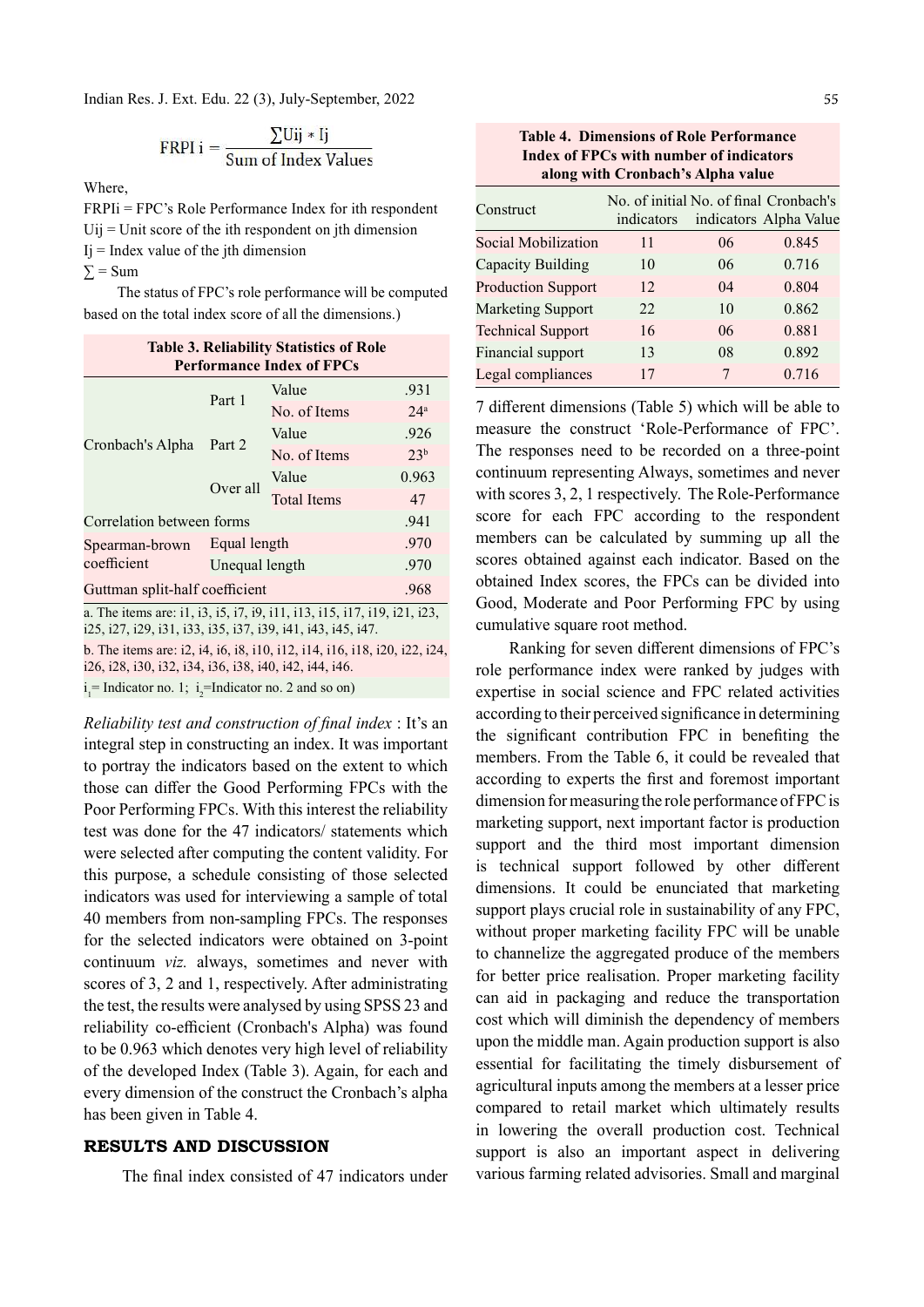# Table 5. The Final Role-performance Index with 47 indicators representing 7 different constructs

| Performance Indicators                                                                                                                                 | Always Sometimes Never |  |
|--------------------------------------------------------------------------------------------------------------------------------------------------------|------------------------|--|
| Social Mobilization                                                                                                                                    |                        |  |
| Collectivizes the member in a common platform.                                                                                                         |                        |  |
| Motivates the members for participating in various production and business-related activities.                                                         |                        |  |
| Organises regular meeting among the members.                                                                                                           |                        |  |
| Mobilization of common resources among the members to benefit them.                                                                                    |                        |  |
| Systematically approach other non-members to join the FPC to explore various benefits.                                                                 |                        |  |
| Promotes participation of women members in mainstream agriculture and decision process.                                                                |                        |  |
| Capacity building                                                                                                                                      |                        |  |
| Organizes various awareness program on various farming practices for the members.                                                                      |                        |  |
| Organizes trainings for members on latest agricultural practices.                                                                                      |                        |  |
| Conducts training of BODs on various managerial aspects and leadership qualities of FPC.                                                               |                        |  |
| Arranges demonstration of new agricultural practices and technologies for the members.                                                                 |                        |  |
| Skill Development on various livelihood activities for income diversification.                                                                         |                        |  |
| Advisory support to improve market orientation of member farmers.                                                                                      |                        |  |
| <b>Production Support</b>                                                                                                                              |                        |  |
| Bulk Procurement of inputs at lesser price.                                                                                                            |                        |  |
| Timely input distribution among members (Seed, Fertilizer, animal feed etc.).                                                                          |                        |  |
| Reduces the over-all cost of production.                                                                                                               |                        |  |
| Advisory services on standard production protocols to maintain the quality of produce.                                                                 |                        |  |
| <b>Marketing Support</b>                                                                                                                               |                        |  |
| Bulk procurement of the produce from the members.                                                                                                      |                        |  |
| Arrangement for the transportation facility for produce to the market.                                                                                 |                        |  |
| Timely disbursement of information on latest market price and trend.                                                                                   |                        |  |
| Channelize the produce to the mandis for direct marketing.                                                                                             |                        |  |
| Primary processing like drying, cleaning & grading of the produce.                                                                                     |                        |  |
| Brand building, packaging, labeling & standardization of the produce.                                                                                  |                        |  |
| Realization of better price for the produce.                                                                                                           |                        |  |
| Reduction of market risks.                                                                                                                             |                        |  |
| Establishment of linkages with private companies or Govt. organizations for marketing.                                                                 |                        |  |
| Promotes online commerce platforms like e-NAM, NCDX for trading the members produce.                                                                   |                        |  |
| <b>Technical Support</b>                                                                                                                               |                        |  |
| Advisories related to crop planning based on demand situation.                                                                                         |                        |  |
| Custom hiring services for agricultural implements.                                                                                                    |                        |  |
| Advisory services on crop protection.                                                                                                                  |                        |  |
| Helps in liaising with the government departments for convergence of various programs like                                                             |                        |  |
| soil testing, micro irrigation, organic farming and seed production.<br>Proper storage facility for the produce of the members after bulk procurement. |                        |  |
| Provides value addition facility.                                                                                                                      |                        |  |
| <b>Financial Support</b>                                                                                                                               |                        |  |
| Promotion of savings habit among the members.                                                                                                          |                        |  |
| Accessibility of credit facility from FPC.                                                                                                             |                        |  |
| Immediate payment after the procurement of produce from the members.                                                                                   |                        |  |
| Provision for crop and livestock insurances for the members.                                                                                           |                        |  |
| Promotes financial linkages with lending banks to ensure access the credit at reasonable interest*                                                     |                        |  |
| Harnesses the benefits of various Govt. schemes. for the welfare of members.                                                                           |                        |  |
| Preparation of bankable business plan.                                                                                                                 |                        |  |
| Mobilizes the share capital of the company.                                                                                                            |                        |  |
| <b>Legal Compliances</b>                                                                                                                               |                        |  |
| Promotes FPGs (Farmers Producer Groups) as a building block of FPOs.                                                                                   |                        |  |
| Impartiality in election of the members as BODs of the company.                                                                                        |                        |  |
| Share the patronage bonus among the active members of the company.                                                                                     |                        |  |
| Proper policy frame work for financing FPGs according to their requirements within the ambit of FPC.                                                   |                        |  |
| promotes proper maintenance of company profile, balance sheets, books etc.                                                                             |                        |  |
| Proper management of common properties (land, water resources, farm implements etc).                                                                   |                        |  |
| Transparency in various monetary transactions.                                                                                                         |                        |  |